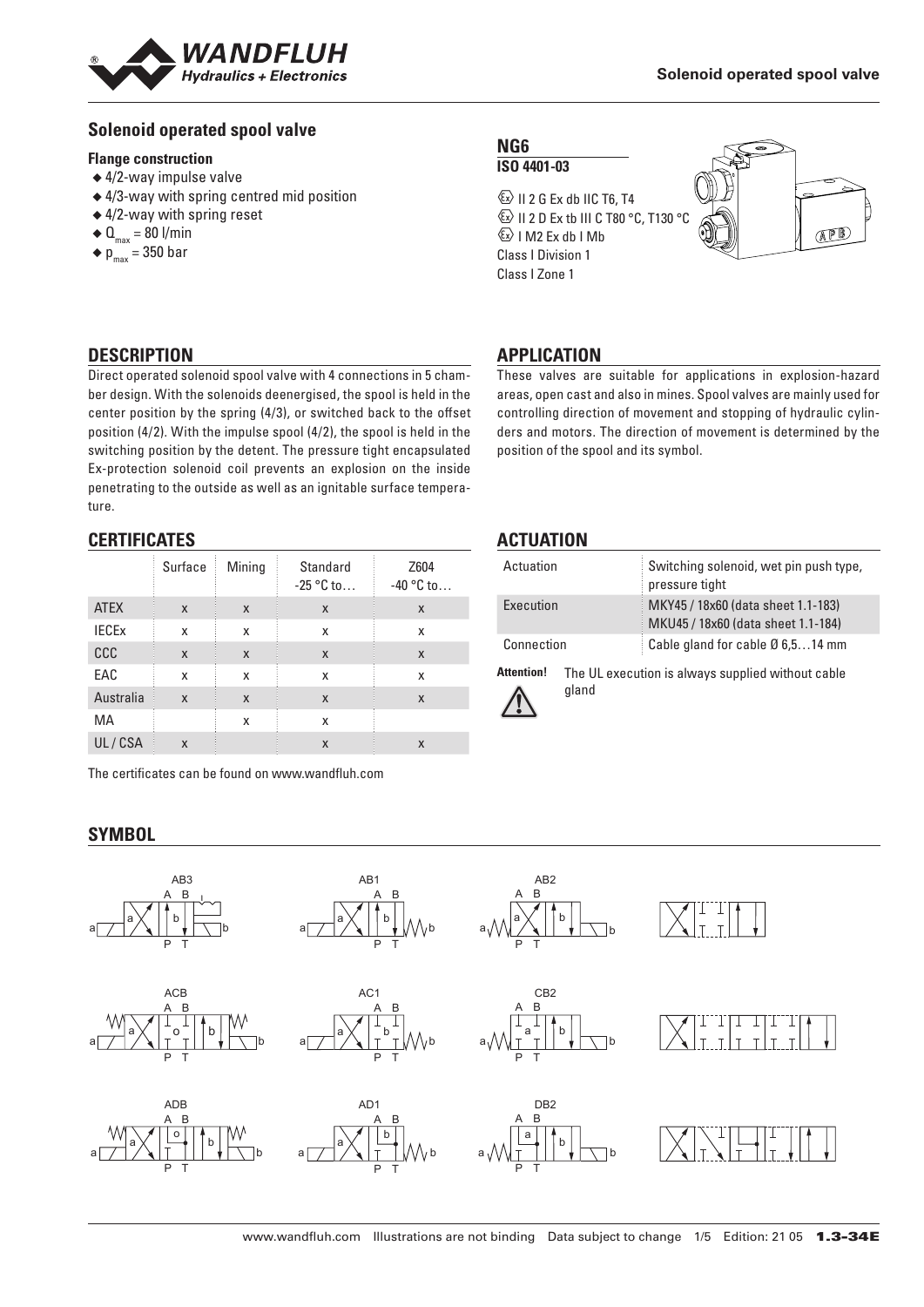

#### **SYMBOL**



### **TYPE CODE**

|                                           |                                          |                  |                                                  |                            | WD Y F A06 - | $\sim$ |  | $\overline{\phantom{a}}$ | # |
|-------------------------------------------|------------------------------------------|------------------|--------------------------------------------------|----------------------------|--------------|--------|--|--------------------------|---|
| Spool valve direct operated               |                                          |                  |                                                  |                            |              |        |  |                          |   |
| Explosion proof execution Ex d            |                                          |                  |                                                  |                            |              |        |  |                          |   |
| Flange construction                       |                                          |                  |                                                  |                            |              |        |  |                          |   |
| International standard interface ISO, NG6 |                                          |                  |                                                  |                            |              |        |  |                          |   |
| Designation of symbols acc. to table      |                                          |                  |                                                  |                            |              |        |  |                          |   |
| Nominal voltage $U_{N}$                   | <b>12 VDC</b><br>24 VDC                  | G12<br>G24       | <b>115 VAC</b><br>230 VAC                        | R115<br>R230               |              |        |  |                          |   |
| Nominal power $P_{N}$                     | 9 W<br>15 W<br>17 W                      | L9<br>L15<br>L17 | 40 °C or 90 °C<br>70 °C<br>70 °C (only UL / CSA) | Ambient temperature up to: |              |        |  |                          |   |
| Certification                             | ATEX, IECEx, CCC, EAC<br>Australia<br>МA | AU<br>MA         | UL/CSA                                           | UL                         |              |        |  |                          |   |
| Sealing material                          | <b>NBR</b><br>FKM (Viton)<br>NBR-40 °C   | D1<br>y-Z604     | (only with 15 W)                                 |                            |              |        |  |                          |   |
| Design index (subject to change)          |                                          |                  |                                                  |                            |              |        |  |                          |   |

1.3-34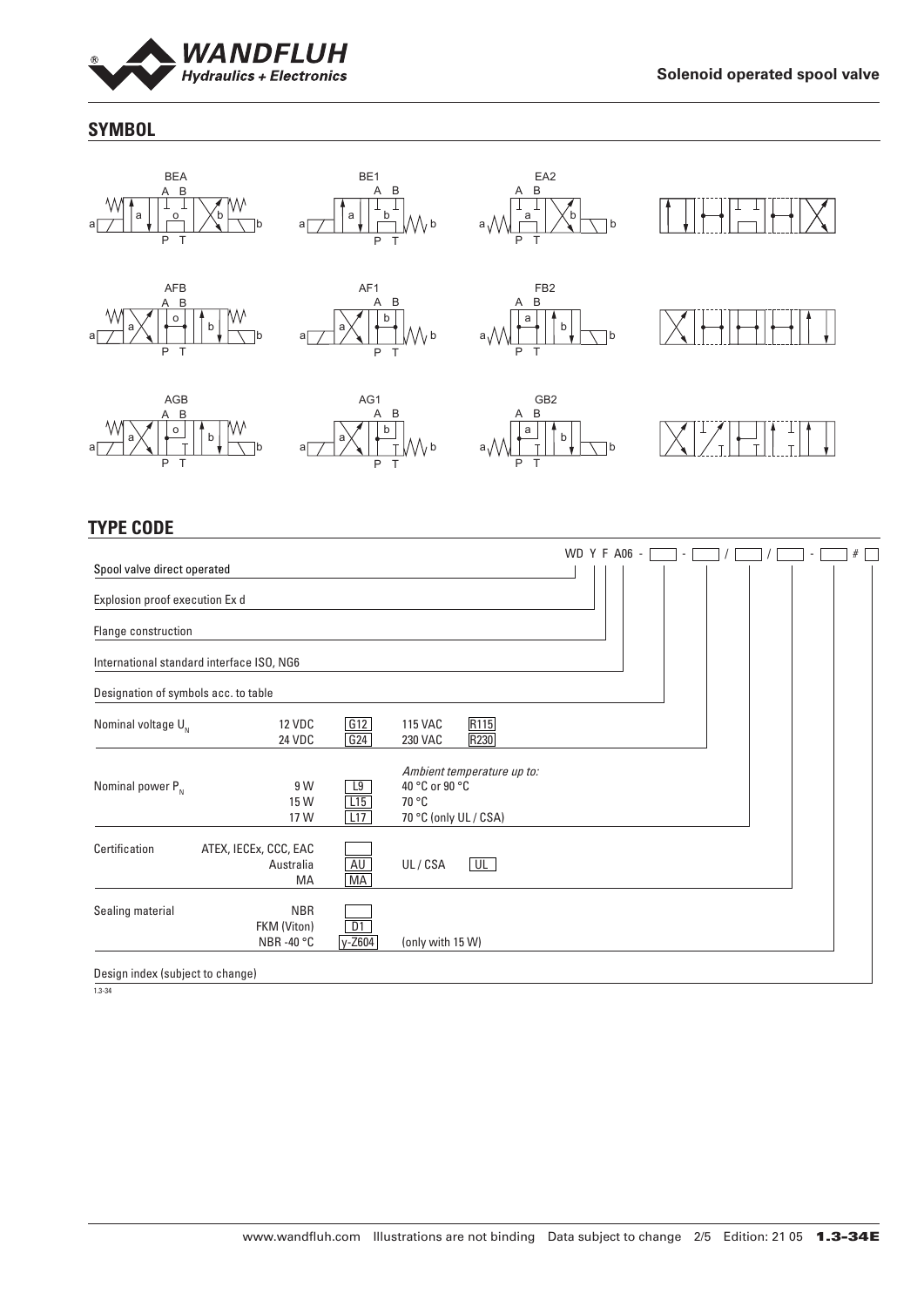

#### **GENERAL SPECIFICATIONS**

| Designation         | $4/2$ -, $4/3$ -spool valve                                                                                                                    |
|---------------------|------------------------------------------------------------------------------------------------------------------------------------------------|
| Construction        | Direct operated                                                                                                                                |
| Mounting            | Flange construction                                                                                                                            |
| Nominal size        | NG6 according to ISO 4401-03                                                                                                                   |
| Actuation           | Ex-protection switching solenoid                                                                                                               |
| Ambient temperature | <b>Operation as T6</b><br>$-25+40$ °C (L9)<br><b>Operation as T4</b><br>$-25+90$ °C (L9)<br>$-25+70$ °C (L15 / L17)<br>$-40+70$ °C (L15 / L17) |
| Weight              | 2,8 kg (1 solenoid)<br>4,6 kg (2 solenoids)                                                                                                    |
| <b>MTTFd</b>        | 150 years                                                                                                                                      |

#### **HYDRAULIC SPECIFICATIONS**

| Working pressure       | $p_{max}$ = 350 bar                                                        |
|------------------------|----------------------------------------------------------------------------|
| Tank pressure          | $p_{T max}$ = 200 bar                                                      |
| Maximum volume flow    | $Q_{\text{max}} = 80$ l/min, see characteristics                           |
| Leakage oil            | See characteristics                                                        |
| Fluid                  | Mineral oil, other fluid on request                                        |
| <b>Viscosity range</b> | 12 mm <sup>2</sup> /s320 mm <sup>2</sup> /s                                |
| Temperature range      | <b>Operation as T6</b>                                                     |
| fluid                  | NBR -25+40 °C (L9)                                                         |
|                        | FKM -20+40 °C (L9)                                                         |
|                        | <b>Operation as T4</b>                                                     |
|                        | NBR-25+70 °C (L9 or L15 / L17)                                             |
|                        | FKM -20+70 °C (L9 or L15 / L17)                                            |
|                        | NBR 872 -40+70 °C (L15 / L17)                                              |
| Contamination          | Class 20 / 18 / 14                                                         |
| efficiency             |                                                                            |
| Filtration             | Required filtration grade $\beta$ 1016 $\geq$ 75,<br>see data sheet 1.0-50 |

#### **ELECTRICAL SPECIFICATIONS**

| <b>Protection class</b>     | IP65/66/67                                                                                          |
|-----------------------------|-----------------------------------------------------------------------------------------------------|
| Relative duty factor        | 100 % DF                                                                                            |
| Switching frequency         | 12'000 / h                                                                                          |
| Voltage tolerance           | ± 10 % with regard to nominal voltage                                                               |
| Standard nominal<br>voltage | 12 VDC, 24VDC, 115 VAC, 230 VAC<br>$AC = 50$ to 60 Hz $\pm$ 2 %, with built-in<br>two-way rectifier |
| Standard nominal<br>power   | 9 W, 15 W, 17 W                                                                                     |
| Temperature class           | Nominal power 9 W: T1T6<br>Nominal power 15 W / 17 W: T1T4                                          |

**Note!** Other electrical specifications see data sheet 1.1-183 and 1.1-184

#### **MANUAL OVERRIDE**

HB6 as standard Optionally: HN (K)  $\rightarrow$  see data sheet 1.1-311

#### **SURFACE TREATMENT**

◆ The valve body is painted with a two component paint

◆ The armature tube, the slip-on coil and the plug screw are zinc-nickel coated

#### **COMMISSIONING**



**Attention!** The solenoid coil must only be put into operation, if the requirements of the operating instructions supplied are observed to their full extent. In case of non-observance, no liability can be assumed.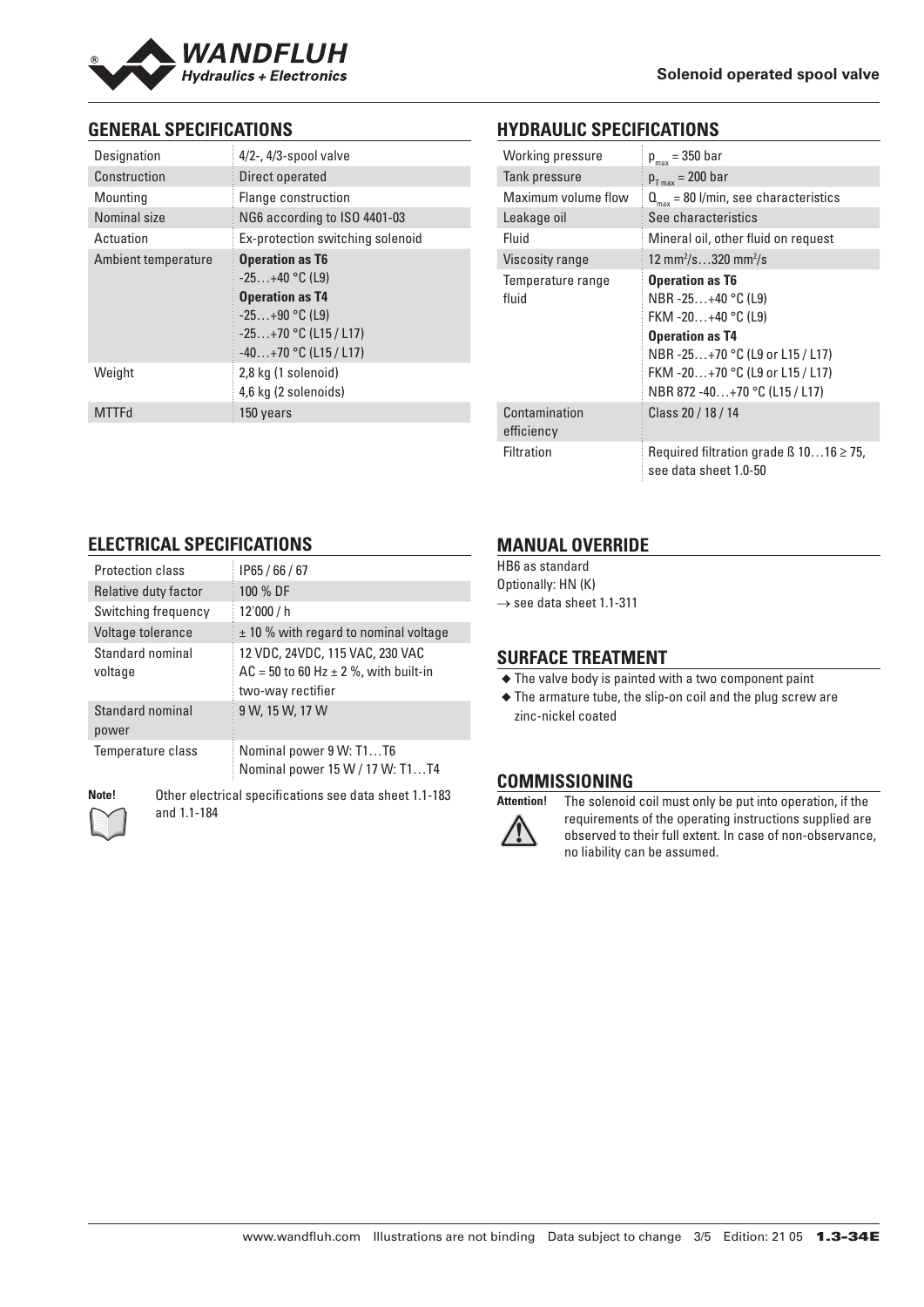

#### **PERFORMANCE SPECIFICATIONS**

Oil viscosity  $v = 30$  mm<sup>2</sup>/s









|                 |                |                | <b>Flow direction</b> |         |         |
|-----------------|----------------|----------------|-----------------------|---------|---------|
| Symbol          | $P - A$        | $P - B$        | $P - T$               | $A - T$ | $B - T$ |
| AB1             | $\overline{2}$ | 2              |                       |         |         |
| AB <sub>3</sub> | $\overline{2}$ | $\mathfrak{p}$ |                       |         |         |
| ACB             | 2              | 2              |                       |         |         |
| ADB             | $\overline{2}$ | $\overline{2}$ |                       | 3       | 3       |
| <b>BEA</b>      | 2              | 2              | 5                     | 2       | 2       |
| <b>AFB</b>      | 4              | 4              |                       | 3       | 3       |
| AGB             | 4              |                |                       |         |         |



**Note!** With the L15 / L17 execution for ambient temperatures up to 70 °C, the performance specifications have been evaluated with an ambient temperature of 50 °C



Attention! For valves for the temperature ranges "-40 °C to..." (Z604) the leakage volume flow can be up to eight times higher.